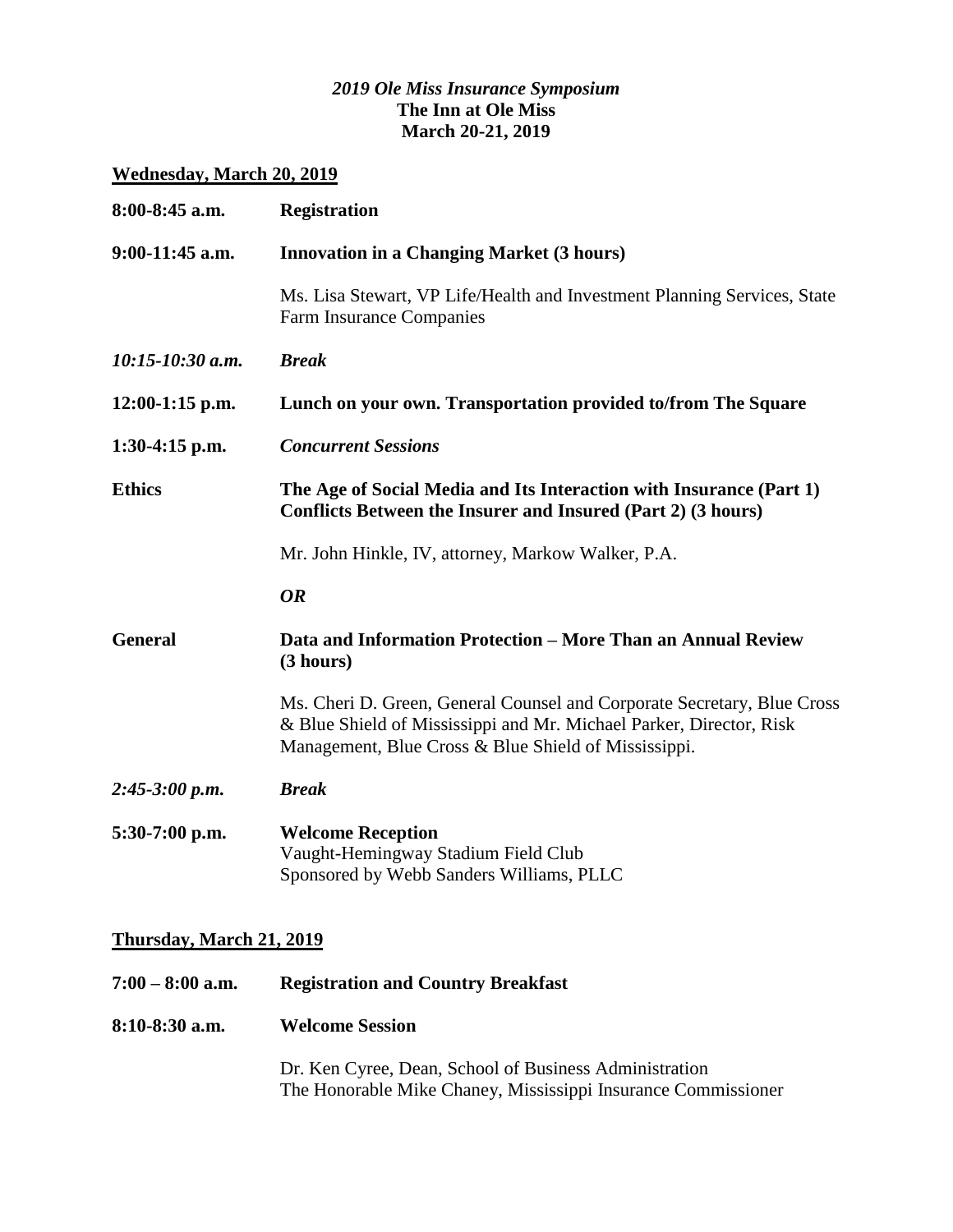## *2019 Ole Miss Insurance Symposium* **The Inn at Ole Miss March 20-21, 2019**

| $8:30 - 9:20$ a.m.   | Past is Prologue: A Smorgasbord (4 hr block)                                                        |
|----------------------|-----------------------------------------------------------------------------------------------------|
|                      | Mr. Bruce Kelley, President and CEO, EMC Insurance Companies                                        |
| $9:20 - 9:30$ a.m.   | <b>Break</b>                                                                                        |
| $9:30 - 10:20$ a.m.  | <b>Solving Cyber Risk</b>                                                                           |
|                      | Mr. Joshua Motta, CEO, Coalition, Inc.                                                              |
| $10:20 - 10:30$ a.m. | <b>Break</b>                                                                                        |
| $10:30 - 11:20$ a.m. | Why Now is the Best Time to be in Insurance                                                         |
|                      | Mr. Guy Fraker, Chief Innovation Officer, Insurtech                                                 |
| $11:20 - 11:30$ a.m. | <b>Break</b>                                                                                        |
| $11:30-12:20$ p.m.   | Year Three: The New Trump World Order: Implications for the<br><b>Insurance Industry</b>            |
|                      | Mr. Joel Wood, SVP Government Affairs, CIAB                                                         |
| $12:20 - 1:40$ p.m.  | <b>Lunch with Special Guest</b>                                                                     |
|                      | Coach Matt Luke, Head Coach, Ole Miss Rebels Football                                               |
| $1:50 - 2:40$ p.m.   | Concurrent Sessions (2 hrs per block: L/H or Gen)                                                   |
| Life/Health          | <b>Impact of Managed Care Programs on Healthcare Outcomes</b>                                       |
|                      | Bridget Galatas, Plan President and CEO, Molina Health Care of<br>Mississippi                       |
|                      | <b>OR</b>                                                                                           |
| <b>General</b>       | Can Your Computer Kill You? Maybe Not, But It Can Cause a<br><b>Pollution Incident</b>              |
|                      | Jeff Hubbard, VP, National Environmental Practice Group, Brown &<br>Riding Insurance Services, Inc. |
| $2:40 - 2:50 p.m.$   | <b>Break</b>                                                                                        |